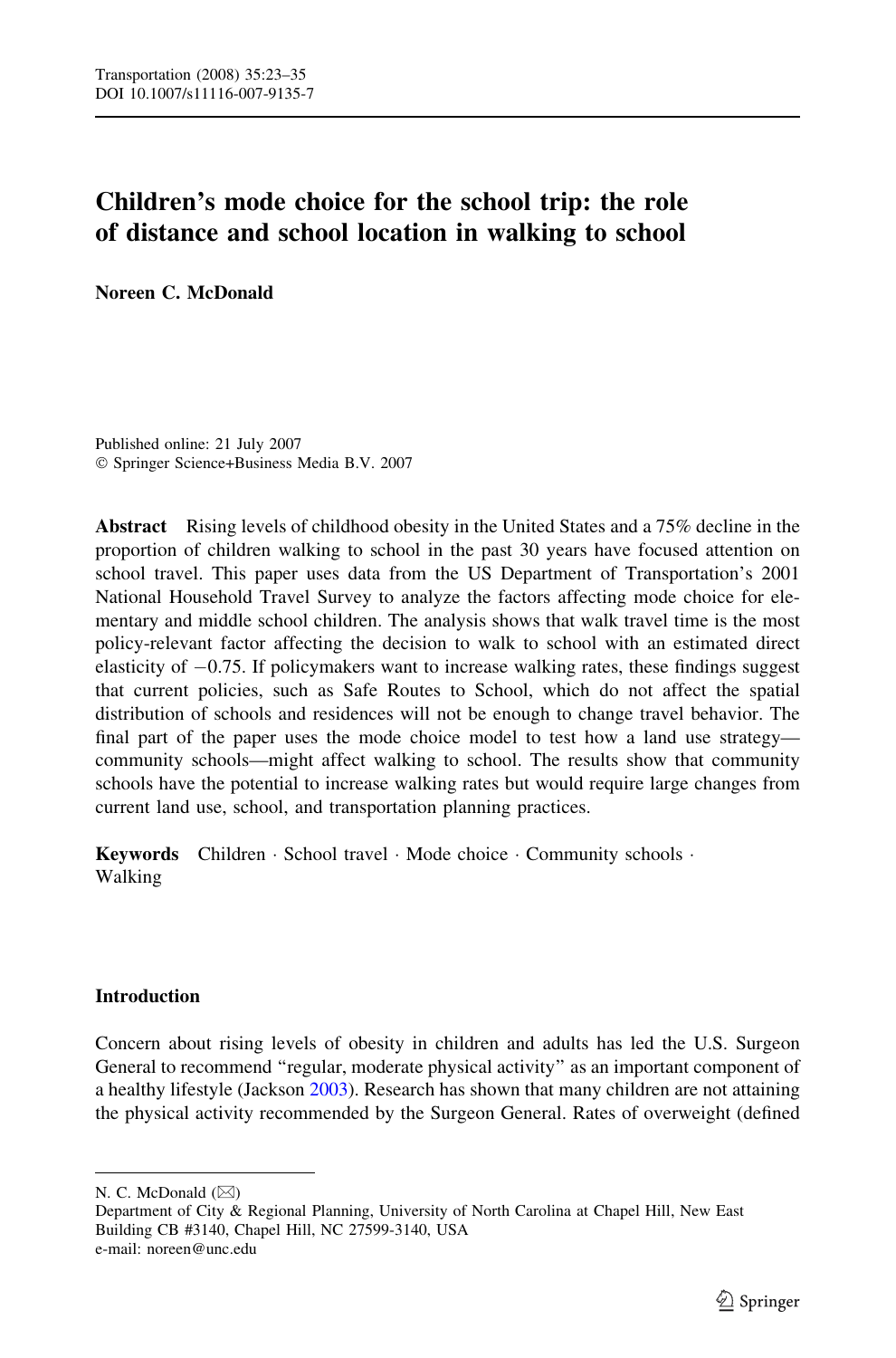as at or above the 95th percentile of the sex-specific body mass index) increased from 6% in 1971–1974 for ages 12–19 to 17% in 2003–2004; similar increases were seen in other age categories (Ogden et al. [2006\)](#page-12-0).

The rise in childhood obesity has occurred at the same time children have radically changed how they get to school. In 1969, 42% of American students walked or biked to school (Beschen [1972\)](#page-11-0); by 2001 that number had dropped to less than 15% (McDonald [2007a\)](#page-11-0). Overall children now make nearly 80% of their trips by auto (Surface Transportation Policy Project et al. [2003](#page-12-0)) and only 20% of U.S. students walked or biked enough to gain health benefits (Kann et al. [1998](#page-11-0)).

Many researchers believe that if more children walked or biked, it might be possible to lower children's health risks (Tudor-Locke et al. [2001](#page-12-0)). Policymakers have begun to support the goal of getting children to walk to school. The Centers for Disease Control has launched the KidsWalk program to encourage children to walk to school. Several states facilitate walking to school through their Safe Routes to School (SR2S) programs, which fund improvements near school sites. The current federal transportation bill, SAFETEA-LU, contains over \$600 million for a national Safe Routes to School program. While these programs are important, they presume that safety rather than distance is the primary barrier to walking to school.

This research tests the hypothesis that the current spatial distribution of students and schools leads to long trip distances and is a primary reason for the current low rates of walking to school. Using a multinomial modeling framework, I identify how trip length, controlling for individual and household characteristics, influences the decision to walk to school. The model results are then used to predict how urban planning and design strategies, which address the spatial distribution of schools and students—such as community schools—could affect how children travel to school.

#### Previous research

Across the developed world, children have become increasingly reliant on automobiles for their mobility. In the US, over 75% of children's trips are in private vehicles (Surface Transportation Policy Project et al. [2003\)](#page-12-0). Children in Melbourne, Australia use autos for 70% of their travel (Ampt [1996](#page-11-0)). Part of the reason for the use of cars is that parents are not allowing children to travel alone. Hillman et al. ([1990\)](#page-11-0) showed that English schoolchildren had less travel freedom in 1990 than in 1971. For example, 50% of schoolchildren aged 6 to 11 were allowed to ride buses alone in 1971; while only 14% were allowed to do so in 1990. What is not yet clear is how much the reliance on automobiles has contributed to children's obesity.

A study of Russian children showed that walking to school provided a substantial portion of children's physical activity in Russia (Tudor-Locke et al. [2002](#page-12-0)). Work in the Philippines has also shown that children who walk to school also had higher levels of total physical activity (Tudor-Locke et al. [2003](#page-12-0)). Cooper et al. ([2003\)](#page-11-0) found that primary school boys in the United States who walked to school had higher levels of physical activity afterschool and in the evenings than their peers. One contradictory study concluded that walking to school represented only 2% of weekly physical activity for 5-year-old British boys and did not lead to an increase in overall physical activity (Metcalf et al. [2004](#page-12-0)). However, the very restricted focus of this work (5-year-old boys) leads to questions about the generalizability of the findings. While the current focus is on obesity, a separate body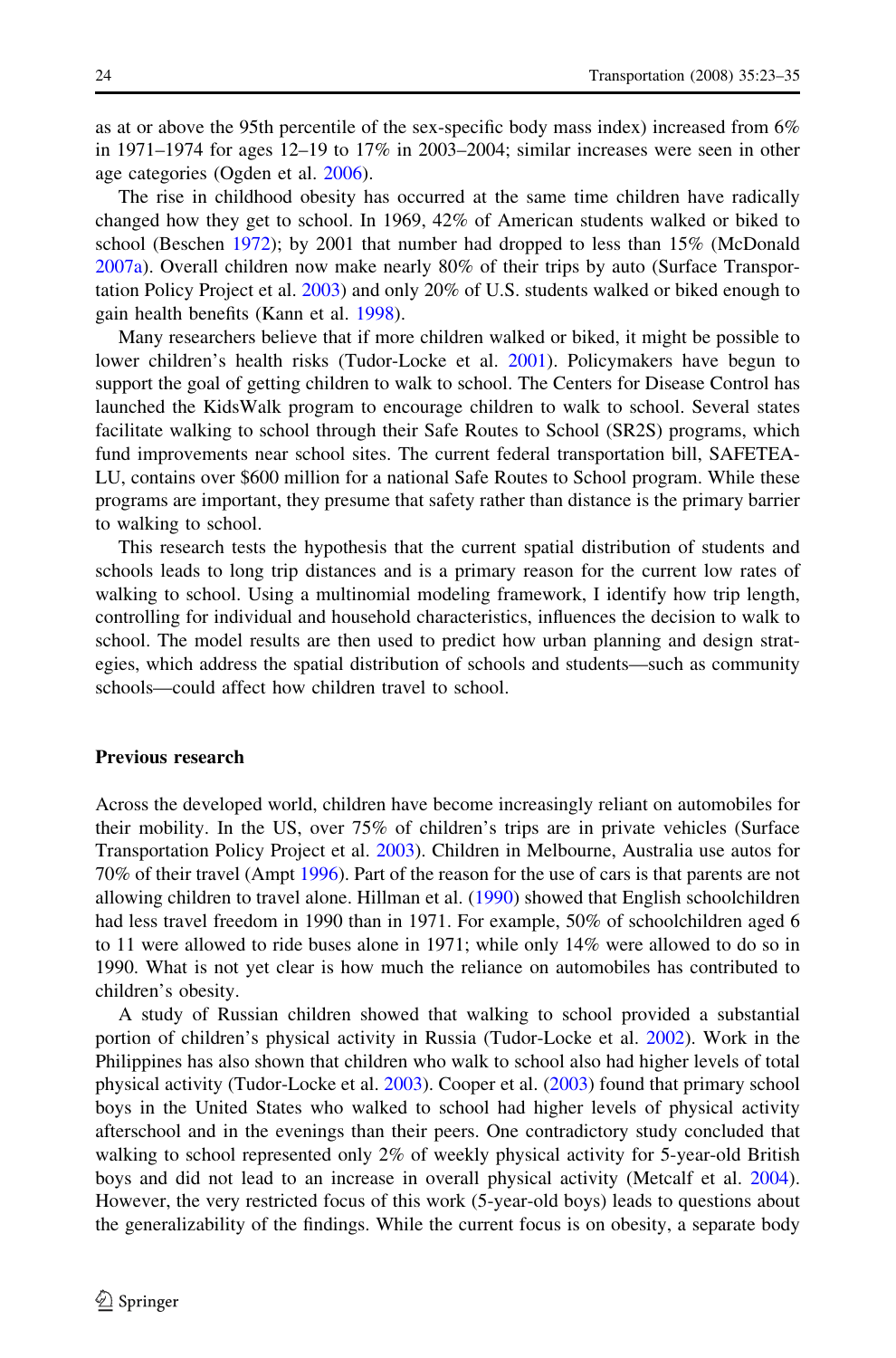of research suggests walking to school also provides an important step in children's maturation by allowing them to acquire the skills necessary to negotiate the world independently (Banerjee and Lynch [1977;](#page-11-0) Hillman et al. [1990](#page-11-0)).

## Key factors

Researchers have identified several factors which influence travel behavior in children, particularly the decision to walk. Studies in the United States (McMillan [2007;](#page-12-0) McDonald [2007b](#page-11-0); Schlossberg et al. [2006\)](#page-12-0), the United Kingdom (Black et al. [2001\)](#page-11-0), and Australia (Timperio et al. [2006\)](#page-12-0) have shown distance to be a critical factor in children's travel. Girls are less likely to walk than boys with the differences being most prominent at younger ages (Evenson et al. [2003](#page-11-0); O'Brien et al. [2000](#page-12-0)) and in suburban areas (Vliet [1983](#page-12-0)). Household factors such as car ownership and parents driving to work also affect mode choice (Bradshaw and Atkins [1996](#page-11-0); DiGuiseppi et al. [1998](#page-11-0)). The built environment appears to exert a small, but significant, effect on walking to school. In a study of Oregon middle schools, Schlossberg et al. [\(2006](#page-12-0)) found that urban form—as measured by higher intersection densities and lower proportions of dead-ends—was associated with walking to school. McMillan's ([2007\)](#page-12-0) study of California elementary students found a modest relationship between urban form and walking.

Another factor repeatedly cited is safety. Parents express concern about traffic dangers and the risk of abduction or harassment (Martin and Carlson [2005\)](#page-11-0). Geographers concerned with children's sense of place have noted that safety concerns have led parents to limit the time children spend playing in public spaces, and the safety-imposed restrictions are more severe for girls than boys (Valentine [1997](#page-12-0)).

Research on SR2S programs has shown that public policies can affect travel behavior. In a study of California elementary schools, Boarnet et al. ([2005\)](#page-11-0) showed that the presence of a SR2S infrastructure improvement caused more children to walk and bike when compared to a control group. A separate evaluation of the SR2S programs in Marin County, California showed a 64% increase in walking to school, which the authors attributed to the program (Staunton et al. [2003](#page-12-0)).

## Methodology

This research uses a multinomial logit model to understand mode choice for the trip to school (see Train [2003](#page-12-0), for model derivation). The model structure assumes that children and their parents, as a family unit  $n$ , choose the child's travel mode,  $j$ , to maximize utility,  $U_{ni}$ . The assumption that children's travel modes are chosen to maximize household utility is critical, since it is clear that the parents' wishes may completely determine mode choice. Assuming  $U_{ni} = V_{ni} + \varepsilon_{ni}$  and  $\varepsilon_{ni}$  is distributed iid extreme value results in a closed form representation for the probability of choosing each mode,  $j$ , for each person,  $n$ .

$$
\Pr(Y=j)_n = \frac{\exp(V_{nj})}{\sum_{l \in J} \exp(V_{nl})},\tag{1}
$$

where J is the set of available modes.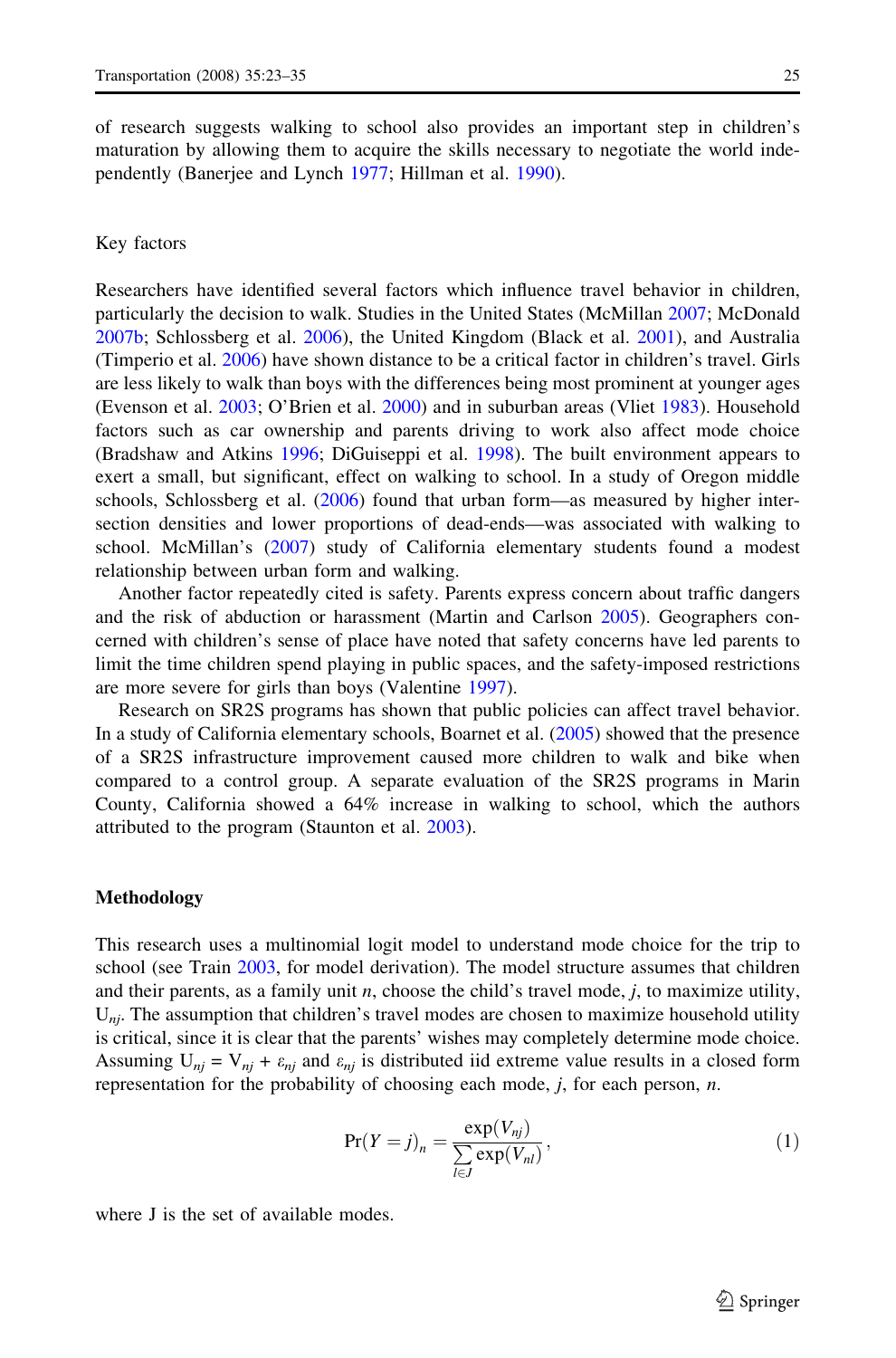#### Model specification

In this model, decision-makers face a choice between driving, walking and taking a school bus or transit to school. The representative utility of each mode for each person,  $V_{ni}$ , is a function of trip, child, household, and neighborhood characteristics.

$$
V_{nj} = \alpha_j + \beta_j T_{nj} + \delta_j C_n + \gamma_j HH_n, \qquad (2)
$$

 $V_{ni}$  represents the observed utility to person n of mode j;  $\alpha_i$  is an alternative specific constant;  $T_{ni}$  is the travel time required for person n to complete the journey by mode j;  $C_n$ represents the characteristics of the individual such as age and gender;  $HH_n$  represents household factors such as income.

Auto is the reference mode, with only auto travel time entering its utility function. In addition, it was assumed that students would value travel time differently for each mode. Therefore, the coefficients on the travel time variables are not constrained to be equal. Factors were retained in the model if they were significant at the 0.05 level or if there was a theoretical or research reason for keeping the variable. Marginal effects are calculated for each individual and then averaged across the sample. Aggregate direct and cross elasticities are also provided for continuous variables.

### Choice sets

For the multinomial model, the universal choice set was auto, bus/transit, and walk. Although transit and school bus may seem like very different modes, I have combined them to ensure that this mode is available to all students. In many cities, there is no school bus service. Instead students use public transit to get to school. In many suburban and rural areas, there is no public transit available. Because I have no information on whether a school bus or transit is available for the school trip, I make the assumption that at least one of these modes will be available. Clearly, there are important differences between school buses and public transit—primarily the fact that students share space on public transit buses with adults. This may affect parents' and students' perceptions of safety and comfort for each of these modes. Future research will be needed to study the possibility of analyzing these modes separately. Because very few students biked to school  $(\sim 1\%)$ , I have excluded this mode from the analysis.

Many students live quite far from school, making walking an unrealistic choice. Because of this, I tested a model which eliminated walking from an individual's choice set if estimated walk travel time was greater than 1 h. This restricted the choice set of nearly half of the students in the sample. Analysis of the model with a restricted choice set versus an unrestricted choice set showed no appreciable differences in the coefficients on travel time. Therefore I present results of models estimated with unrestricted choice sets.

## Data

Data come from the 2001 National Household Travel Survey (NHTS), the most recent national travel survey collected by the US Department of Transportation. The NHTS provides trip diaries for 66,000 households. Collected between March 2001 and May 2002, the dataset includes information on trip purpose, mode, time, length, as well as who in the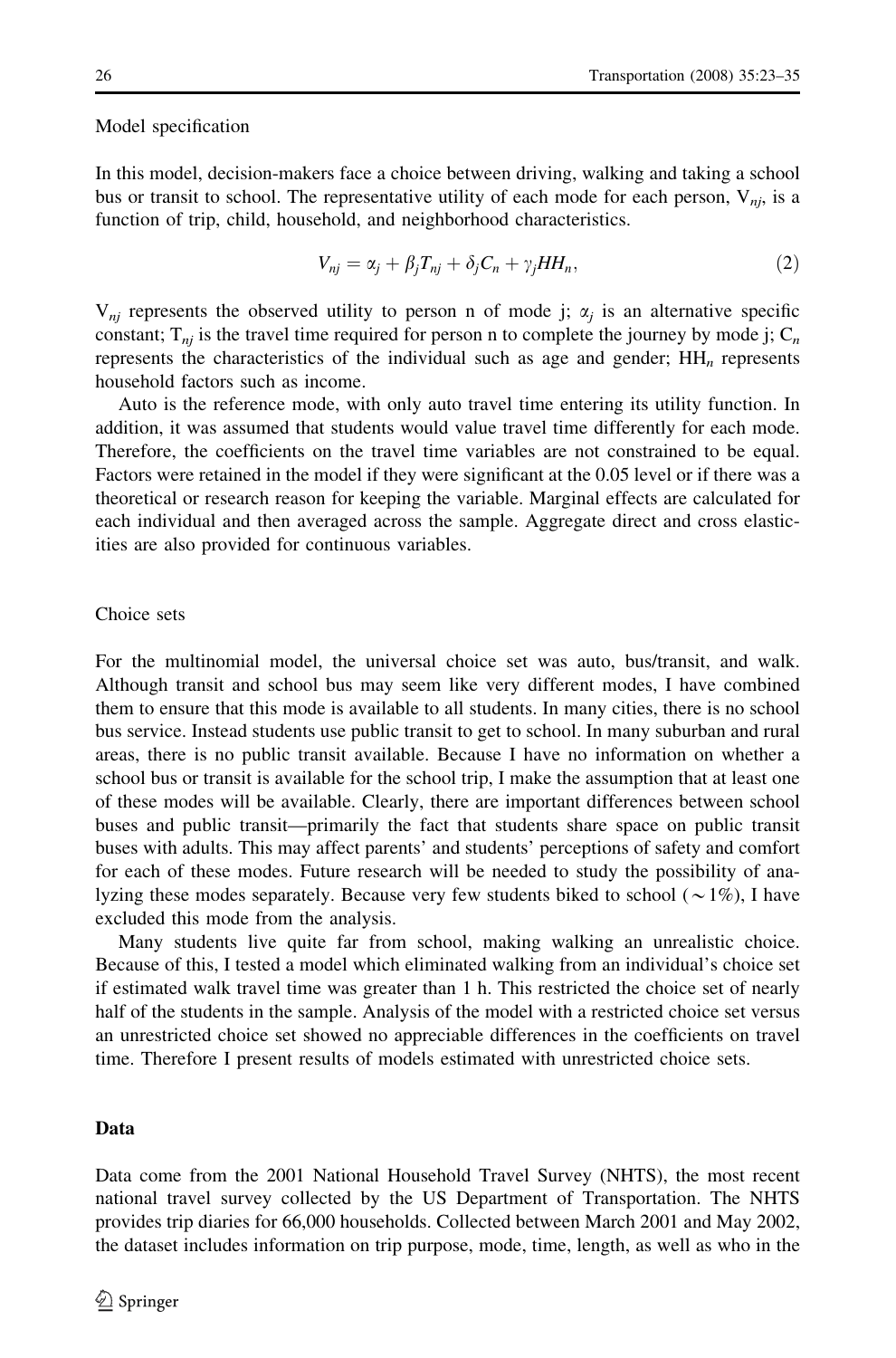| Continuous Variables                              |      |          | Categorical variables |         |
|---------------------------------------------------|------|----------|-----------------------|---------|
|                                                   | Mean | Std. Dev |                       | Percent |
| Trip distance (km)                                | 6.4  | 7.4      | Female                | 49.0    |
| Walk travel time (min)                            | 89.2 | 102.0    | <b>Black</b>          | 5.9     |
| Auto travel time (min)                            | 13.3 | 14.8     | Asian                 | 3.7     |
| Age                                               | 9.3  | 2.5      | Latino                | 4.1     |
| # Of siblings                                     | 1.5  | 1.1      | Multi-racial          | 4.6     |
| Vehicles per driver                               | 1.1  | 0.5      |                       |         |
| Income (US\$ 000)                                 | 59.9 | 30.5     |                       |         |
| Residential density $(1,000 \text{ people/km}^2)$ | 1.7  | 5.3      |                       |         |

#### <span id="page-4-0"></span>Table 1 Description of variables

household was on the trip. The dataset also includes descriptive information for each person, e.g., age, sex, and household, e.g., household size, income, auto ownership, density at residence. Each participating household was assigned a 'survey day' on which they recorded all trips. For the 2001 survey, the survey methodology included prompts to ask respondents about non-motorized trips which tend to be underreported (U.S. Department of Transportation [2004](#page-12-0)). This new methodology led to a substantial increase in the reporting of walking trips (Pucher and Renne [2003](#page-12-0)).

This analysis focuses on elementary and middle school, defined as ages 5 through 13, because travel behavior changes dramatically when children reach high school and have much greater auto access (Rhoulac [2005](#page-12-0)). The unit of analysis is the trip tour from home to school rather than unlinked trips. This accounts for the fact that many children travel with siblings in the morning, often making stops at their schools as well. Tours were included in the analysis if they occurred between September and May, began before 10:30 in the morning, and had no intermediate stops longer than 30 min (approximately 3% of the sample had stops of more than 30 min). In addition, students that biked to school, approximately 1% of students, were eliminated from the analysis. The final requirement was that average travel speeds (computed as self-reported distance divided by self-reported travel time) must be reasonable.<sup>1</sup> This requirement increased the likelihood that selfreported distances were accurate. Given these restrictions, the sample includes 6,508 children from 4,394 households with 47% being driven, 41% taking the bus or transit and 12% walking. Demographic characteristics show that the sample has fewer minority members (6% African-American, 4% Hispanic, and 4% Asian-American), and is higher income than the population of the United States (Table 1).

# Variables

The primary trip characteristic is travel time. The usual method of estimating travel times for mode choice models requires an origin-destination travel time matrix. This is impossible with national data. Because of this, I used speed factors to translate the reported trip

<sup>&</sup>lt;sup>1</sup> The definition of "reasonable" was based on the data. Any walking trips with an average speed of 16 kph (10 mph, the 93rd percentile) or driving trips of 80 kph (50 mph, the 95th percentile) were removed from the sample.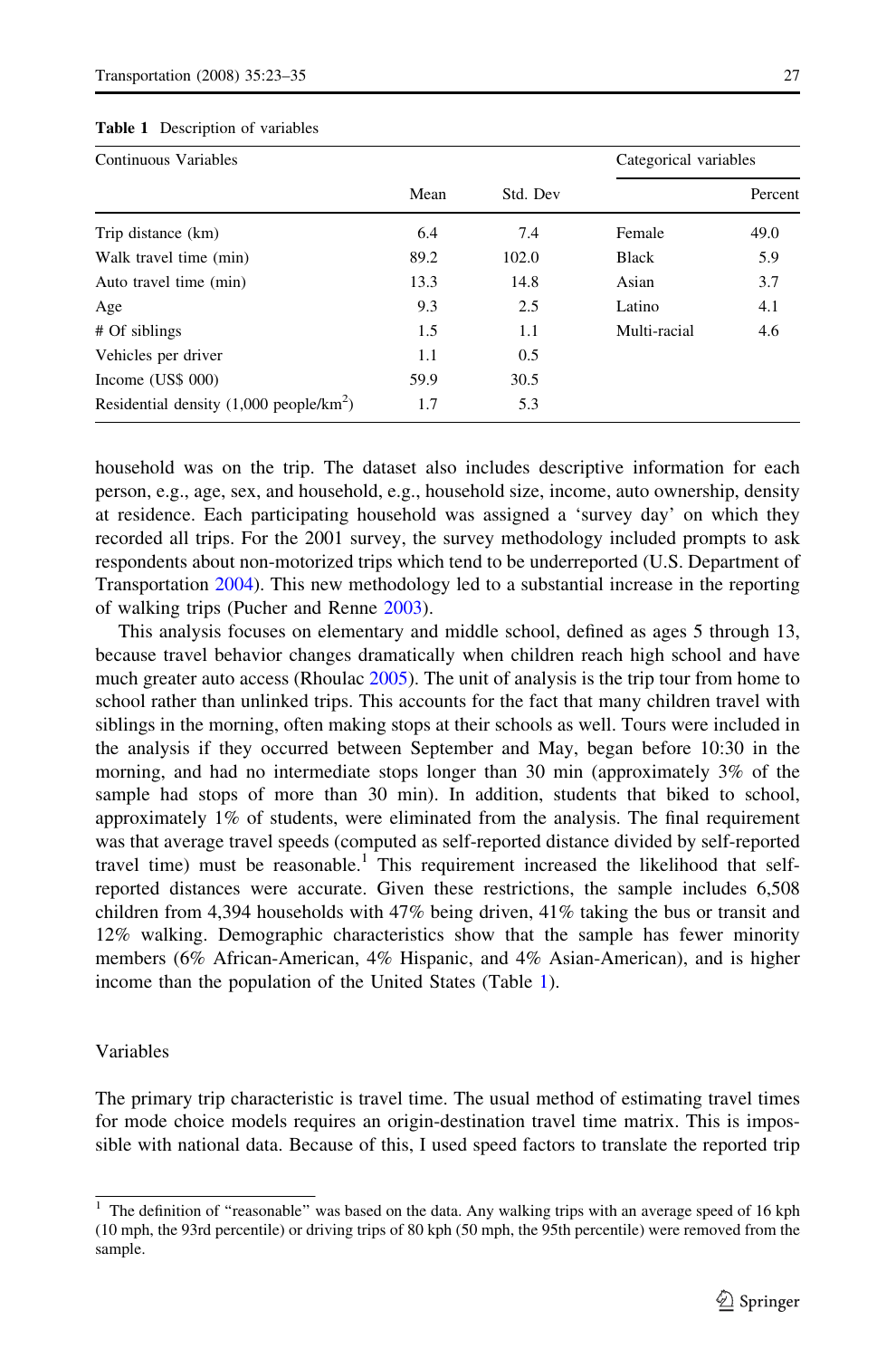distance into time. The speed factors were calculated from the dataset based on the median travel speeds by mode and whether the household was located in an urbanized area. For auto trips, there were substantial speed differentials depending on whether the household was located in a (census-defined) urbanized area. For example, the median automobile speed in urbanized areas was 25 kph (15 mph) compared with 39 kph (24 mph) for nonurbanized areas. The median walk speed was 4.3 kph (2.7 mph). The average trip distance among all elementary and middle school students was 6.4 km (4.0 miles) (Table [1](#page-4-0)).

Bus travel times were not included in the model, because their inclusion led to highly unstable models and non-sensical results, i.e., coefficients on the travel time for multiple modes were non-negative. These findings are consistent with Ewing and Greene ([2003](#page-11-0)) who in their analysis of student travel in Florida found it difficult to estimate bus travel times and estimated the model without bus travel times. They asserted their belief that the decision to ride the bus is made without regard to bus travel time. Further research is needed to refine the definition of trip characteristics for bus travel.

## **Results**

Simple averages show that 48% of students living less than 1.6 km (1 mile) from their school walked compared with a walk rate of 3% for students living more than 1.6 km from their school. However, of the 6,508 children in the study only 20% lived within 1.6 km of their school. The mode choice model provides a more detailed understanding of these descriptive statistics. Because the current debate on children's travel is focused on walking to school, I concentrate my analysis on walking but also present statistics for the effects on the auto mode.

#### Travel time

The model shows that travel time—in essence distance to school—has the strongest effect on the decision to walk to school (Tables [2](#page-6-0) and [3](#page-7-0)). A 1 min increase in walk travel time leads to a 0.2% decline in an individual's probability of walking; a 10% increase in walk travel time leads to a 7.5% decrease in walk mode share. The direct walk travel time elasticity is quite close to the value estimated by Ewing and Greene [\(2003\)](#page-11-0) in a study of school travel in Gainesville, Florida. Children are much less sensitive to auto travel times. A 1 min increase in auto travel time leads to a 0.01% increase in the probability of walking; a 10% increase in auto travel time leads to a 0.1% increase in the likelihood of walking.

## Child characteristics

Although distance and travel time are the most critical variables, several individual and household level characteristics are also important. A 1 year increase in age leads to a  $0.4\%$ increase in the probability of walking and a corresponding 1.4% decline in the likelihood of being driven. Having siblings also makes children less likely to be driven to school and more likely to walk. This effect is likely to result from parents' increased comfort allowing children to walk when they are accompanied by siblings and the increased time costs for parents of dropping off multiple children at school.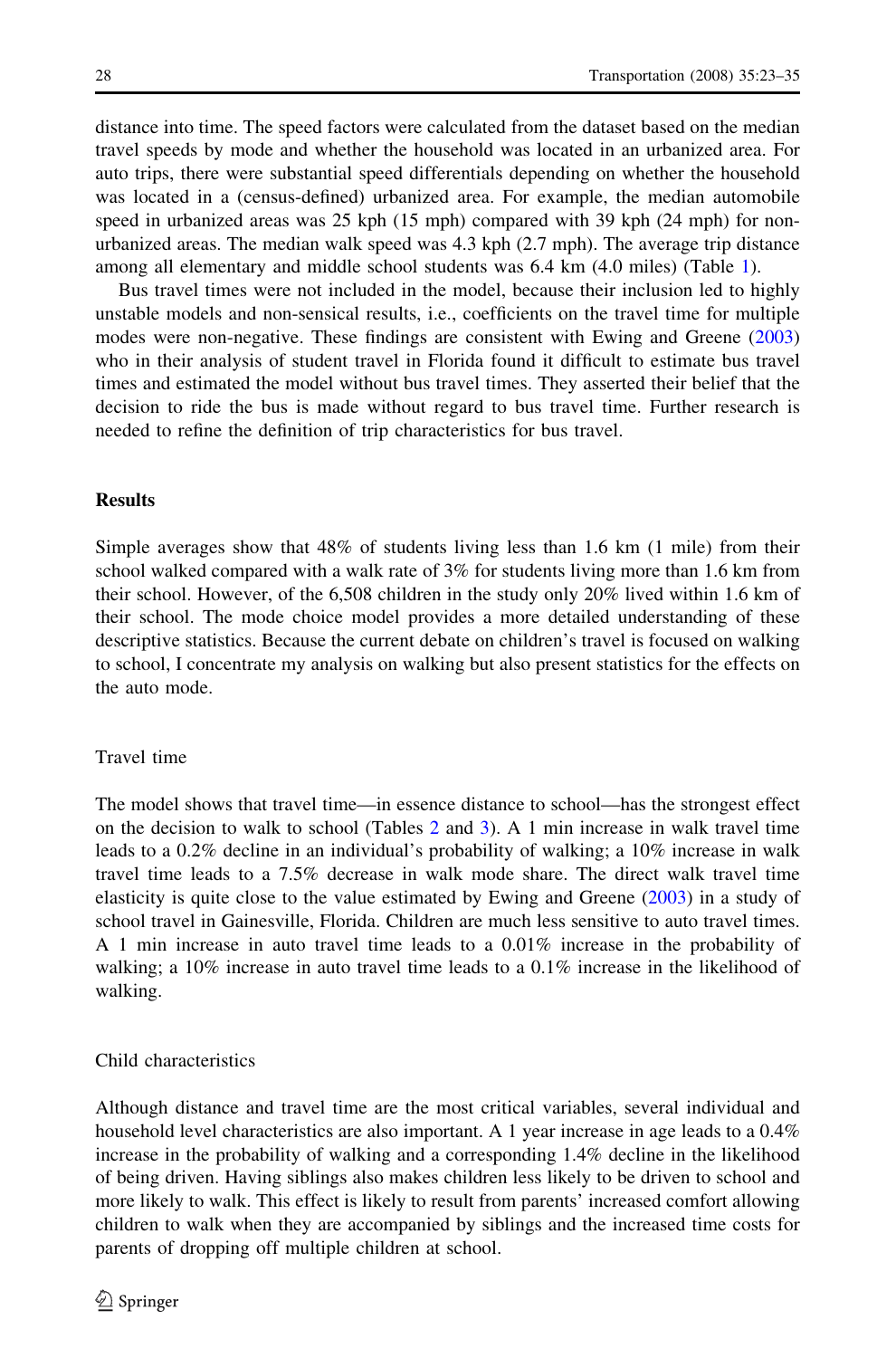#### <span id="page-6-0"></span>Table 2 Multinomial model results

|                            | Auto     |                  | Bus/Transit |                  | Walk    |                  |
|----------------------------|----------|------------------|-------------|------------------|---------|------------------|
|                            | Coeff.   | $\boldsymbol{P}$ | Coeff.      | $\boldsymbol{P}$ | Coeff.  | $\boldsymbol{P}$ |
| Intercept                  |          |                  | $-1.09$     | < 0.01           | $-0.04$ | 0.90             |
| Trip characteristics       |          |                  |             |                  |         |                  |
| Auto travel time           | $-0.01$  | < 0.01           |             |                  |         |                  |
| Walk travel time           |          |                  |             |                  | $-0.08$ | < 0.01           |
| Child characteristics      |          |                  |             |                  |         |                  |
| Age                        |          |                  | 0.11        | < 0.01           | 0.21    | < 0.01           |
| Female                     |          |                  | $-0.14$     | 0.01             | $-0.12$ | 0.22             |
| Number of siblings         |          |                  | 0.12        | < 0.01           | 0.22    | < 0.01           |
| Household characteristics  |          |                  |             |                  |         |                  |
| <b>Black</b>               |          |                  | 0.08        | 0.29             | $-0.22$ | 0.08             |
| Asian                      |          |                  | $-0.01$     | < 0.01           | $-0.01$ | < 0.01           |
| Latino                     |          |                  | $-0.09$     | 0.59             | 0.44    | 0.07             |
| Multi-racial               |          |                  | $-0.83$     | < 0.01           | $-0.78$ | 0.02             |
| Vehicles per driver        |          |                  | $-0.44$     | 0.03             | $-0.30$ | 0.29             |
| Income $(000)$             |          |                  | $-0.27$     | 0.11             | $-0.40$ | 0.10             |
| Populational density (000) |          |                  |             |                  | 0.01    | < 0.01           |
| Summary statistics         |          |                  |             |                  |         |                  |
| N                          | 6,508    |                  |             |                  |         |                  |
| Log Likelihood             | $-5,232$ |                  |             |                  |         |                  |
| Model $\chi^2$             | 494.01   |                  |             |                  |         |                  |
| Prob                       | < 0.01   |                  |             |                  |         |                  |
| Pseudo- $R^2$              | 0.27     |                  |             |                  |         |                  |

Coefficients for dummy variables for Census Region and Season have been ommited for space reasons

One consistent finding in the limited literature on children's travel is that girls have a more circumscribed travel world than boys which leads them to make fewer independent and walking trips than boys (Hillman et al. [1990](#page-11-0); O'Brien et al. [2000](#page-12-0); McMillan [2006;](#page-12-0) Vliet [1983\)](#page-12-0). The behavior of children in this sample is contrary to the previous research. The gender variable is not significant in the walk equation. There is some evidence that girls are less likely to ride buses, but the effect is not strong.

## Household Characteristics

At the household level, income has moderate effects on travel behavior. For example, increasing income by 10% leads to a 2.6% decline in walking and a 2% increase in being driven. The effects of race and ethnicity on walking are quite modest, especially given the large differences in unadjusted walk rates by race. For example, 10% of whites walk to school while 22% of African-American children walk. However, the apparent racial variation is mostly explained by factors such as household income, density, and neighborhood composition.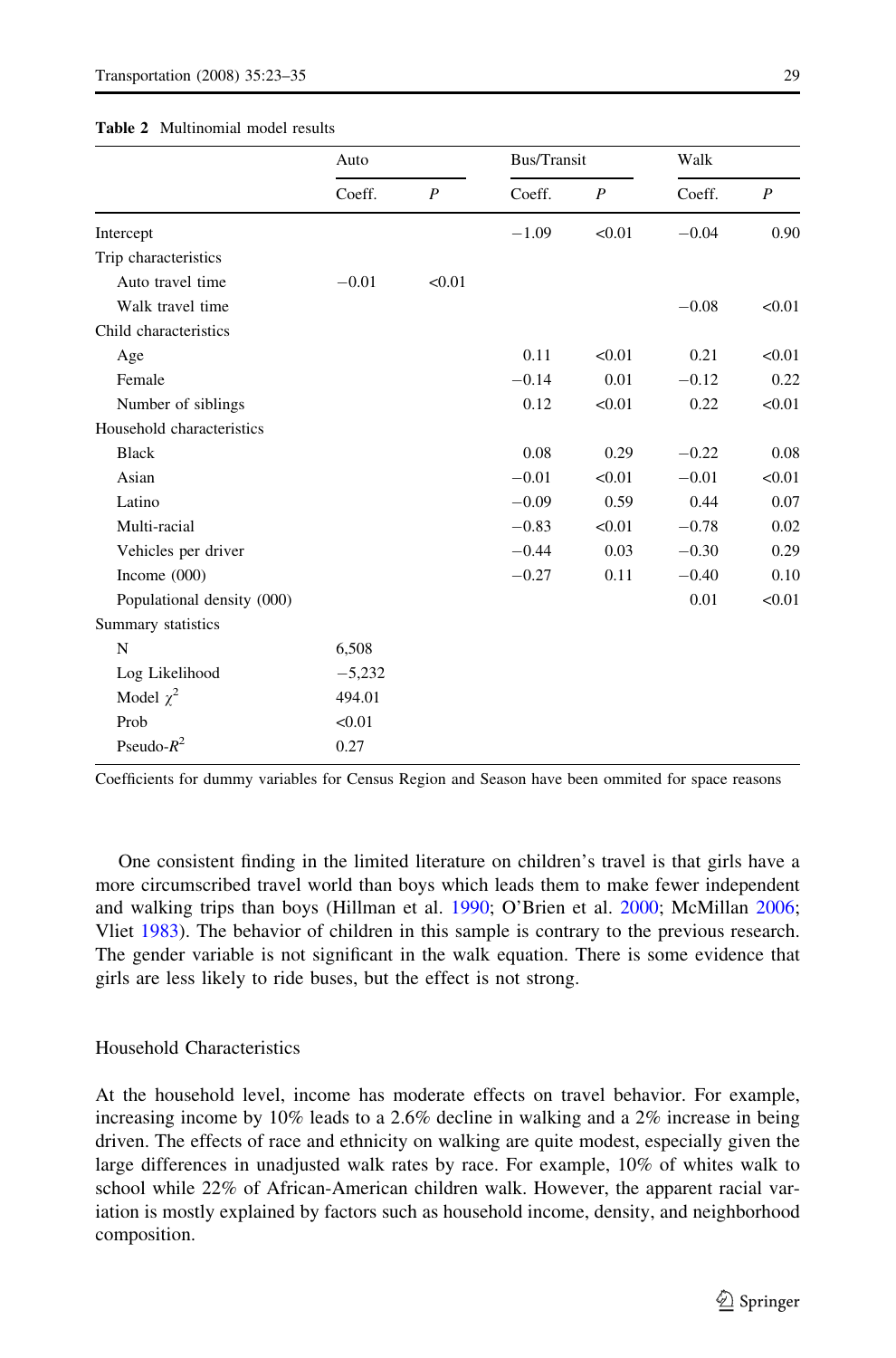|                            | Auto            |                         | Walk            |                         |
|----------------------------|-----------------|-------------------------|-----------------|-------------------------|
|                            | Marginal effect | Aggregate<br>elasticity | Marginal effect | Aggregate<br>elasticity |
| Trip characteristics       |                 |                         |                 |                         |
| Auto travel time           | $-0.001$        | $-0.078$                | 0.000           | 0.010                   |
| Walk travel time           | 0.001           | 0.104                   | $-0.002$        | $-0.748$                |
| Child characteristics      |                 |                         |                 |                         |
| Age                        | $-0.014$        | $-0.577$                | 0.004           | 0.820                   |
| Female                     | 0.015           |                         | $-0.001$        |                         |
| Number of siblings         | $-0.015$        | $-0.100$                | 0.004           | 0.154                   |
| Household characteristics  |                 |                         |                 |                         |
| <b>Black</b>               | 0.001           |                         | 0.011           |                         |
| Asian                      | 0.087           |                         | $-0.010$        |                         |
| Latino                     | 0.046           |                         | $-0.003$        |                         |
| Multi-racial               | 0.032           |                         | $-0.006$        |                         |
| Vehicles per Driver        | $-0.004$        | $-0.018$                | $-0.006$        | $-0.154$                |
| Income $(000)$             | 0.001           | 0.211                   | 0.000           | $-0.255$                |
| Populational Density (000) | 0.000           | $-0.017$                | 0.000           | 0.116                   |

#### <span id="page-7-0"></span>Table 3 Marginal effects and elasticities

Population density is positively associated with walking, even after accounting for trip distance. However, the relationship is modest. A 10% increase in density for all students in our sample would increase walk mode share by 1.2% But, before dismissing the effects of the built environment on school trip mode choice as negligible, it is critical to remember that the largest effect of the built environment is on distance to school. As density increases distance to school decreases ( $r = -0.13$ ,  $p < 0.01$ ). Therefore the effects of the built environment are being captured in the travel time variables.

## Policy implications

Practitioners—both in planning and public health—have implemented programs to make communities more walkable and elevate levels of everyday physical activity. For example, grassroots efforts to encourage children to walk to school, e.g., Safe Routes to Schools, have converged with public health efforts to increase physical activity levels in children by having them walk to school, e.g., the Center for Disease Control's KidsWalk-to-School program. The net result has been increased funding to make schools more walkable destinations.

While these programs are key short and medium term strategies, neither affects the variable with the most influence on walking to school—trip lengths. If policymakers want to greatly increase the number of students walking to school, long-term strategies must encourage schools to be located near students. Addressing the spatial distribution of students and schools requires coordination of school, land use, and transportation planning. This coordination is essential because there is substantial new school construction and renovation of aging schools planned across the country. California, for example, passed over \$25 billion in new school facilities construction measures in 2002 and 2004 (Coleman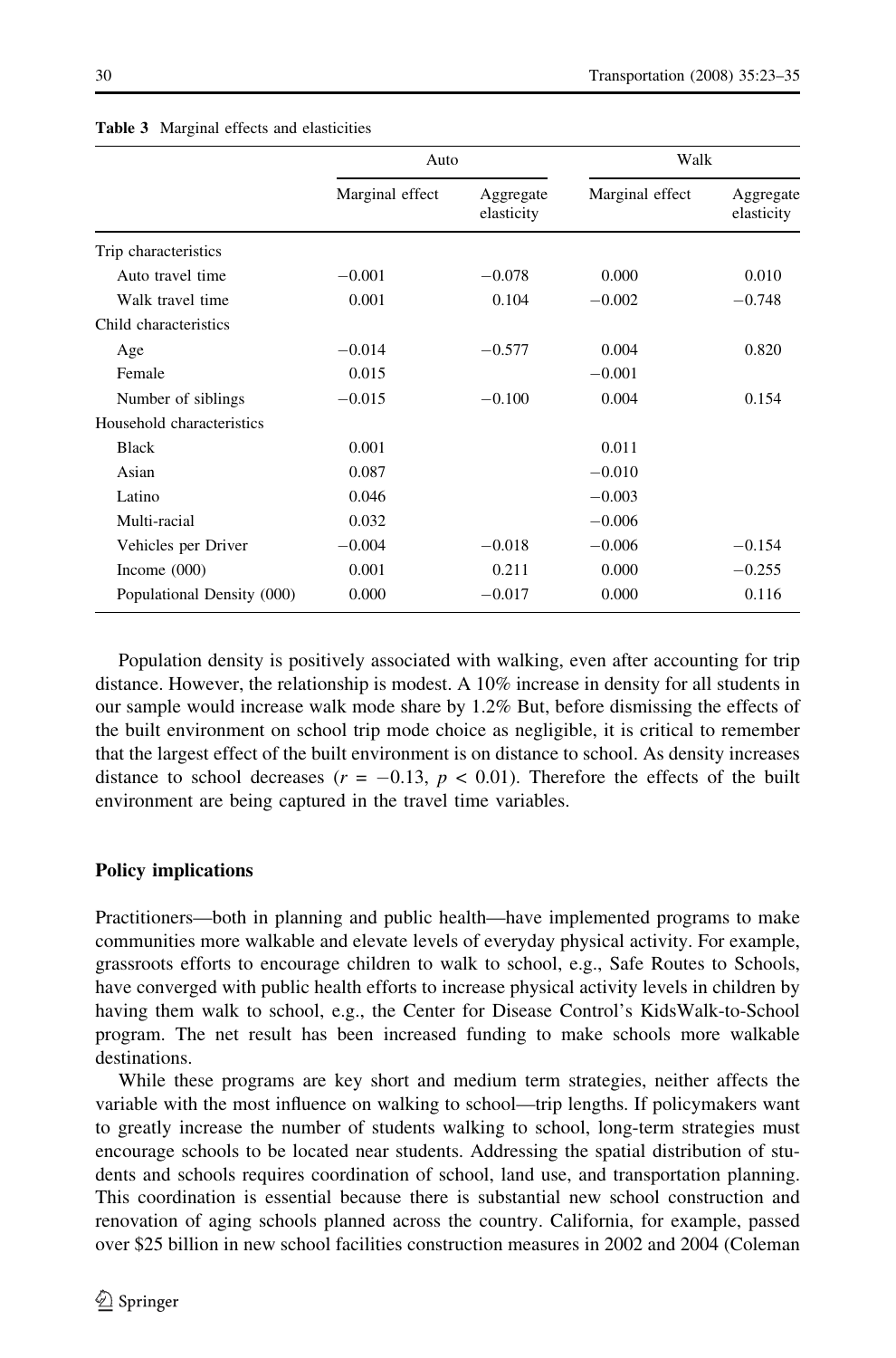[2004\)](#page-11-0). New Jersey is implementing nearly \$9 billion in school construction (New Jersey Schools Construction Corporation [2005\)](#page-12-0). Ohio recently began a 4-year, \$10.5 billion program (Gurwitt [2004\)](#page-11-0). This represents a major infrastructure investment and planners need to be a part of the process.

Pressure from smart growth advocates has already started the dialogue between school and land use planners. The Council of Educational Facility Planners International (CEFPI) and the US Environmental Protection Agency (EPA) (2004) authored a guide to advise facility planners on how their projects can fit with smart growth goals; EPA also commissioned a study of how school siting affects air quality and community design (Ewing and Greene [2003\)](#page-11-0); and the National Trust for Historic Preservation ([2003](#page-12-0)) documented the benefits of retaining small schools in existing areas rather than building on the fringe of communities. These efforts are important, but they often fail to critically evaluate how land use will affect school travel (Ewing and Greene [2003](#page-11-0), is an exception). To address this gap, I consider how a land use and school planning policy emphasizing community schools, i.e., schools located within a neighborhood and easily accessible for most students, will impact children's school travel. The previously developed model provides a means of testing how this policy could affect walk mode shares for the school trip.

## Community schools

Until June 2004, the school siting guidelines of the CEFPI recommended one acre of land for every 100 students plus ten acres for an elementary school, 20 acres for a middle school, and 30 acres for a high school (CEFPI [1991\)](#page-11-0). These guidelines were not context sensitive and required large campuses which, in many communities, could only be accommodated at the edge of town. These size requirements made it difficult for schools to be integrated into the community leading to long distances between home and school and low walking rates (Ewing and Greene [2003](#page-11-0); National Trust for Historic Preservation [2003\)](#page-12-0). New guidelines from CEFPI remove size standards allowing much more flexibility in school design (CEFPI [2004](#page-11-0)). In addition, the organization has encouraged educational facility planners to consider smart growth in their school designs (CEFPI and EPA [2004](#page-11-0)).

Advocates of smart growth and walking to school have encouraged districts to use this new flexibility to build community schools. The idea harks back to Perry's ([1939\)](#page-12-0) vision of neighborhood units which contain an elementary school and ample play space. This type of design makes it possible for most children to live within walking distance of school. From a transportation perspective, community schools affect trip lengths by decreasing the distance from home to school. Therefore to understand how a shift to community schools might affect walking behavior, I created scenarios that specify each student's distance to school. These scenarios estimated each student's likelihood of walking given the trip length and then averaged over the sample to estimate the expected walk mode share. For example, one scenario estimates walk mode share if all students in the sample lived exactly 1.6 km (1 mile) from school. While this is unrealistic, it gives a good sense of the sensitivity of mode choice to distance.

With the current trip length distribution, the model predicts that 12% of students in the sample will walk to school. Changing the proportion of children walking to school requires large decreases in how far children travel to school. For example, if all children lived a 0.8 km  $(0.5 \text{ miles})$  from their school the model estimates that  $34\%$  would walk (Fig. [1](#page-9-0)). If students lived 1.6 km (1 mile) from their school, 19% would walk. These estimates assume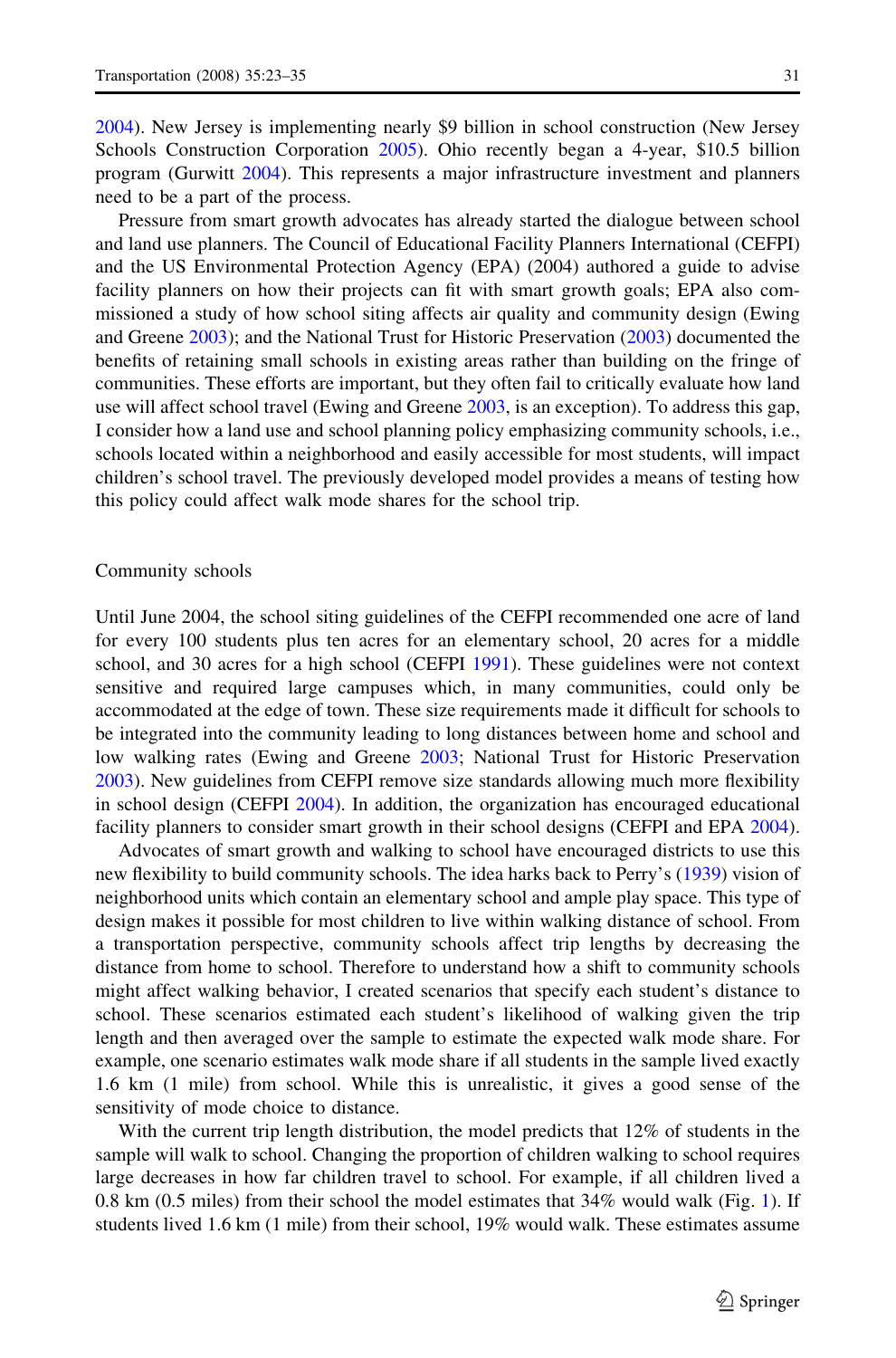<span id="page-9-0"></span>

all other factors, such as density, remain constant. In reality, places where community schools are possible also have higher-densities and lower auto ownership.

Using distance to school as a criterion in school siting and renovation decisions would give individual communities a chance to increase walking to school. Building schools near students—within 1–2 km—will result in more students walking and potentially in health benefits. Overall walking rates do not change if the maximum distance to school is 4 or 5 km. This places severe constraints on the size of the 'community' that can support a school.

A few simple calculations show the community schools model is only possible at moderate to high densities. A maximum walk distance of 1.6 km (1 mile) requires that all students live in an eight square kilometer area  $(3 \text{ mi}^2)$ ; a maximum walk distance of 0.8 km  $(0.5 \text{ miles})$  equates to an area of two square kilometers  $(0.8 \text{ mi}^2)$ , assuming circular neighborhoods. If schools must draw from a larger area to get enough students, the model predicts no change in overall walk rates (because the majority of the students would live beyond a walkable distance). This finding means that community schools are only possible at moderate to high densities with large numbers of school-age children in small geographic areas. For example, in an area with 190 persons per square kilometer (500 persons/  $\text{mi}^2$ ), only fifty elementary school-aged children would be expected to live within a 0.8 km (0.5 miles) radius of a school (assuming the U.S. average of 12% of the population being elementary school aged). That is hardly enough to support a one-room schoolhouse, nevermind a conventional elementary school. To create a viable elementary school of 300 students living within 1.6 km (1 mile) becomes possible at densities greater than 400 people per square kilometer (1,000 persons/mi<sup>2</sup>). To have students live within a kilometer (0.5 miles) of their school, densities must be closer to 1,500.

The NHTS data show that 36% of households with children 6 to 15 live at densities of less than 400 people per square kilometer (1,000 persons/mi<sup>2</sup>) and 64% live at densities of less than 1,500 people per square kilometer (4,000 persons/mi<sup>2</sup>). This means that the community schools model is not a possibility in many existing communities. But, the scenarios do show that dense, new communities can plan around distance to school, and provide another argument for retrofitting schools in dense, urban locations rather than moving them. The information above also suggests that community schools work best at the elementary level. The smaller size of elementary schools allows smaller, more walkable, attendance zones.

Finally, planners must address the equity impacts of community schools. Many schools, particularly schools in low-income, urban areas, are already very segregated; and national statistics also reflect a trend toward resegregation of schools (Orfield [2001;](#page-12-0) Rickles et al. [2004\)](#page-12-0). Assigning children to community schools may only exacerbate this problem in areas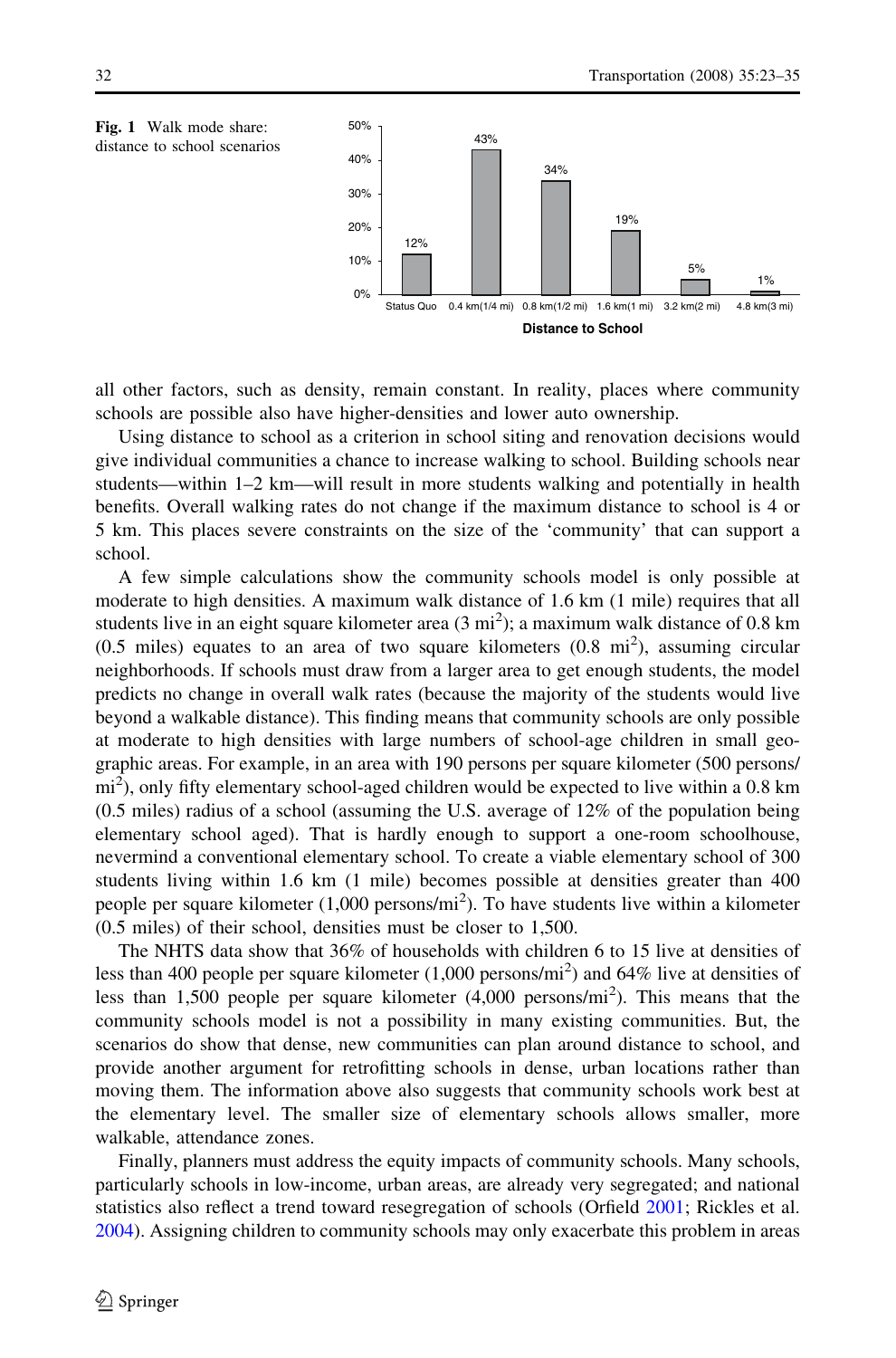with high levels of residential segregation. Consider that the primary method for desegregating schools after the *Brown* decision was to switch children from their neighborhood school. While it could be argued that residential segregation should be tackled directly rather than making schools deal with it, planners and advocates for walking to school need to consider the equity impacts of community schools. In addition, because schools are spatially fixed and have long lives, decisions made about school siting today will have long-term effects. It may make sense to plan and build walkable schools, even if current levels of residential segregation preclude assigning today's students simply based on geography.

## Conclusions

Analysis of the mode choice model identifies three key findings, which may be useful to researchers seeking to understand children's travel behavior and policymakers seeking to increase the proportion of children walking to school.

#1: Travel time, and therefore distance, has the strongest effect on mode choice. When choosing modes for the school trip, families largely appear to be minimizing their children's, and often their own, travel time. Children are also much more sensitive to walk travel time than auto, reflecting the fact that most people are not willing to walk long distances. The large impact of walk travel time on mode choice suggests that large numbers of students will walk to school only when they live close to school. Given that over 80% of students currently live more than 1.5 km from their schools, this is a significant obstacle to current policies designed to increase walking rates.

#2: Gender and race do not have large effects on mode choice. Basic averages and previous research have suggested that gender and race should have a strong effect on mode choice. The model shows that race has no effect on mode and that gender has a very weak effect, and one in the opposite direction of previous findings.

#3: Dense places encourage walking to school. Density has a weak positive association with walking to school. But density has its strongest effect on mode choice through trip distance. As density increases, children tend to live closer to their schools.

Long trip lengths are one of the primary reasons many students do not walk to school today. Programs addressing the safety of walking to school, such as SR2S, are key shortterm strategies but they do not address the spatial distribution of students and schools. If policymakers want to substantially increase walking rates, the analyses and policy scenarios suggest that placing schools in neighborhoods is an effective policy option. The scenarios show that large increases in walk mode share could be achieved if most students lived within 1–2 km of their school. But there are some important caveats. First, community schools are only possible at moderate to high densities where there are enough students living in small geographic areas to fill classrooms. In addition, the community school model is best suited for elementary education because these schools are smaller and are better-suited to smaller areas. Finally, advocates for community schools have not discussed the potential equity impacts of this policy. In areas with high levels of residential segregation, community schools could increase school segregation.

These findings suggest a need for better integration of land use, transportation, and school planning. Including children's distance from school as a planning criterion could be an effective way to change community design and encourage walking. This coordination is most necessary in moderate and high-density areas and places designing large-scale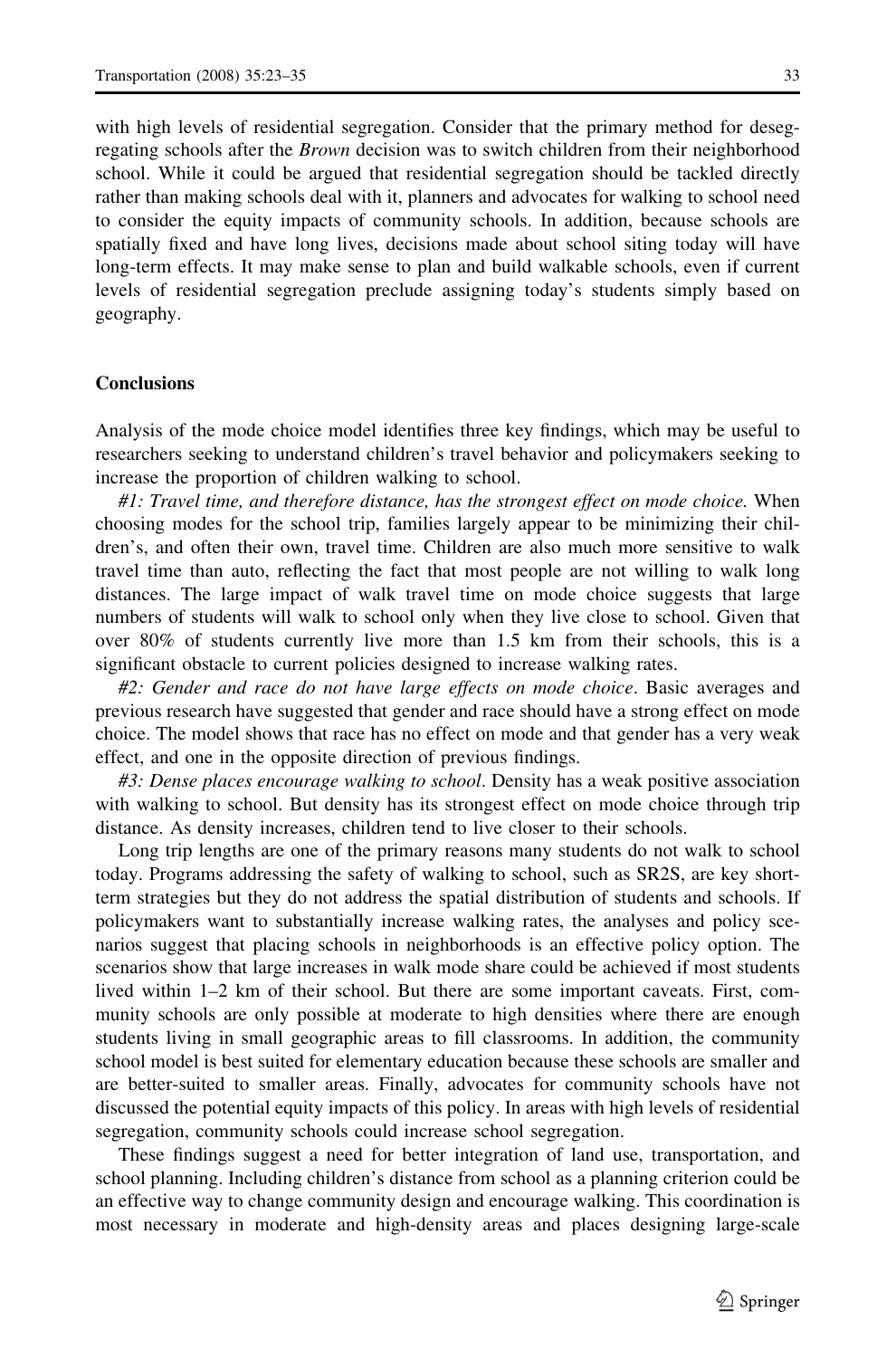<span id="page-11-0"></span>developments. However, even in low-density areas, planners can optimize school and development placement so that a large portion of students live within a walkable distance of their school.

Acknowledgements Preparation of this paper was supported by grants from the Robert Wood Johnson Foundation's Active Living Research program, the University of California Transportation Center, and the U.S. Department of Transportation Eisenhower Fellowship. I would also like to acknowledge the help of Nancy McGuckin and Susan Liss from the Federal Highway Administration who tirelessly answered all my questions about the NHTS. I thank Elizabeth Deakin, Martin Wachs, and anonymous reviewers for their excellent comments on previous drafts.

### **References**

- Ampt, E.: The travel of children in perspective: their exposure to the risk of accident. In: Hensher, D., King, J., Oum, T. (eds). Proceedings of the 7th world conference on transport research, pp. 343–356 (1996)
- Banerjee, T., Lynch, K.: Growing up in Cities: Studies of the Spatial Environment of Adolescence in Cracow, Melbourne, Mexico City, Salta, Toluca, and Warszawa. MIT Press, Cambridge, MA (1977)
- Beschen, D.: Transportation Characteristics of School Children. US Department of Transportation, Washington, DC (1972)
- Black, C., Collins, A., Snell, M.: Encouraging walking: the case of journey-to-school trips in compact urban areas. Urban Stud. 38(7), 1121–1141 (2001)
- Boarnet, M., Anderson, C., Day, K., McMillan, T., Alfonzo, M.: Evaluation of the California safe routes to school legislation: urban form changes and children's active transportation to school. Am. J. Prev. Med. 28(2S2), 134–140 (2005)
- Bradshaw, R., Atkins, S.: The use of public transport for school journeys in London. Proceedings of seminar F: Public transport planning and operations, 2–6 September 1996, [14]
- Coleman, J.: Proposition 55's narrow win opens flow of money to schools. Associated Press State & Local Wire (2004, March 4)
- Cooper, A., Page, A., Foster, L., Qahwaji, D.: Commuting to school: are children who walk more physically active. Am. J. Prev. Med. 25(4), 273–276 (2003)
- Council of Educational Facility Planners, International.: Creating Connections: The CEFPI Guide to Educational Facility Planning. Council of Education Facility Planners International, Scottsdale AZ (2004)
- Council of Educational Facility Planners, International.: Guide for Planning Educational Facilities. Council of Education Facility Planners International, Scottsdale AZ (1991)
- Council of Educational Facility Planners, International, & Environmental Protection Agency.: Schools for Successful Communities: An Element of Smart Growth Planning. Council of Education Facility Planners International, Scottsdale, AZ (2004)
- diGuiseppi C., Roberts, I., Li, L., Allen, D.: Determinants of car travel on daily journeys to school: cross sectional survey of primary school children. Brit. Med. J. 316, 1426–1428 (1998)
- Evenson, K., Huston, S., McMillen B., Bors, P., Ward, D.: Statewide prevalence and correlates of walking and biking to school. Arch. Pediatr. Adol. Med. 157, 887–892 (2003)
- Ewing, R., Greene, W.: Travel and Environmental Implications of School Siting. U.S. Environmental Protection Agency, Washington, DC (2003)
- Gurwitt, R.: Edge-location: what compels communities to build schools in the middle of nowhere? Governing Magazine, March 2004 (2004)
- Hillman, M., Adams, J., Whitelegg, J.: One False Move ...: A Study of Children's Independent Mobility. Policy Studies Institute, London (1990)
- Jackson R.: The impact of the built environment on health: an emerging field Am. J. Public Health 93(9), 1382–1384 (2003)
- Kann, L., Kinchen, S., Williams, B., Ross, J., Lowry, R., Hill, C. et al.: Youth risk behavior surveillance: United States 1997. Morbidity and Mortality Weekly Report 47(SS-3), 1–89 (1998)
- Martin, S., Carlson, S.: Barriers to children walking to or from school United States, 2004. Morbidity & Mortality Weekly Report 54, 949–952 (2005)
- McDonald, N.: Active transportation to school: trends among U.S. schoolchildren, 1969–2001. Am. J. Prev. Med. 32(6), 509–516 (2007a)
- McDonald, N.: Travel and the social environment: evidence from Alameda County, California. Trans. Res. D 12, 53–63 (2007b)